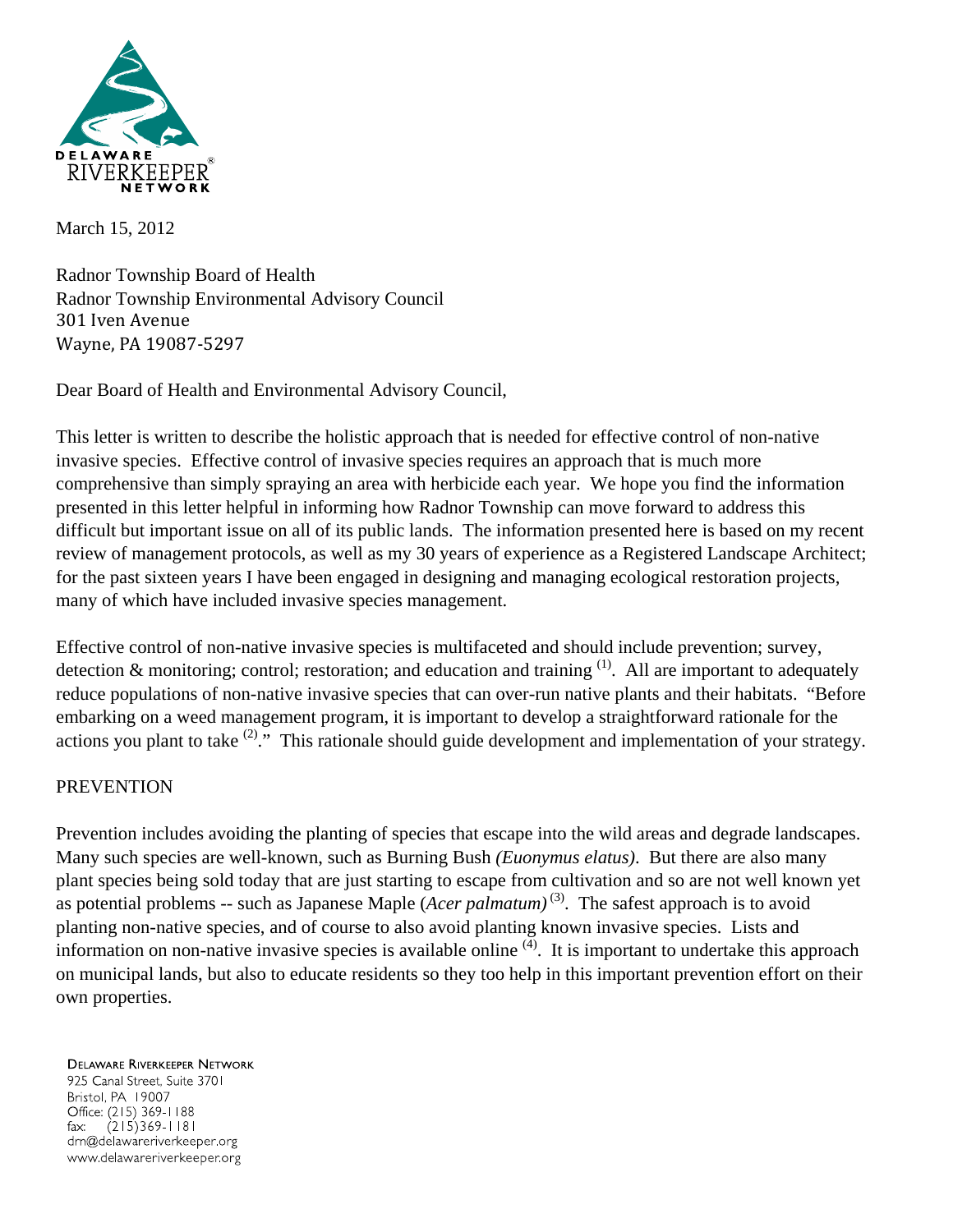# SURVEY, DETECTION & MONITORING

To accomplish effective control, one first needs to know how big the problem is. Whether for a small park, or the whole municipality, one needs to know what species are involved and their distribution. Mapping is needed to identify the current conditions, and is best done prior to applying management control. After control strategies have been implemented, follow-up mapping is needed to see if the infestations have been effectively controlled and to help develop next steps. Yearly monitoring is needed to review the success of the management and identify any re-infestations, in order to inform and adjust follow-up management.

#### **CONTROL**

"An invasive plant control program is best viewed as a part of an overall restoration program…rather than simply eliminating the plant. When selecting control methods, keep in mind that the ultimate purpose of the work is to preserve native species, communities, and/or functioning ecosystems  $(2)$ ."

Control of non-native invasive species may include a variety of methods -- physical, biological and sometimes perhaps even chemical. But chemical controls must be carefully considered as part of an overall strategy so that their use can be kept to a minimum, because research continues to demonstrate that chemical controls can have both direct and cascading harms on ecological communities.

To avoid introducing chemicals into our environment, it best to first consider utilizing physical control or biological control. A poor approach is to simply spray a site with weed killer, killing both the non-native and native species, opening up the ground to additional infestation by invasive species, and failing to reestablish a native habitat.

A proper approach is to identify the target species of concern, identify desirable native species around the target species, and then determine the best control methodology. One needs to avoid spraying native species, including native grasses and perennials as well as trees and shrubs, which are often intermixed with the invasive species.

Often manual control -- pulling the plants including the roots -- is the preferred method, in order to avoid damage from herbicides to adjacent native species. Pulling of invasive species and roots is effective for many invasive species, and depends on the timing and root systems of those plants. Even invasive species that are tough to manually control due to sprouting root pieces, such as Japanese Knotweed *(Polygonum cuspidatum)*, can be effectively managed in smaller areas with manual removal of plants and roots, with annual follow-up. Removal of Multiflora Rose *(Rosa Multiflora)* and their root systems is often very effectively done in spring with shovels and tools such as a Weed Wrench  $\rm{TM}$ , avoiding herbicides altogether. Use of black plastic to kill invasive plants is feasible in some areas for species including Common Reed *(Phragmites australis)*; black plastic plus heavy tarps or mats should be used when eradicating Common Reed because it can pierce through typical black plastic  $<sup>(6)</sup>$ .</sup>

Biological control includes introducing animals, fungi or other microbes <sup>(5)</sup> that are approved for use by USDA-APHIS. For instance, Purple Loosestrife *(Lythrum salicaria)* may be controlled with introduced insects, to achieve a significant reduction in the population of the Purple Loosestrife<sup> $(7)$ </sup>.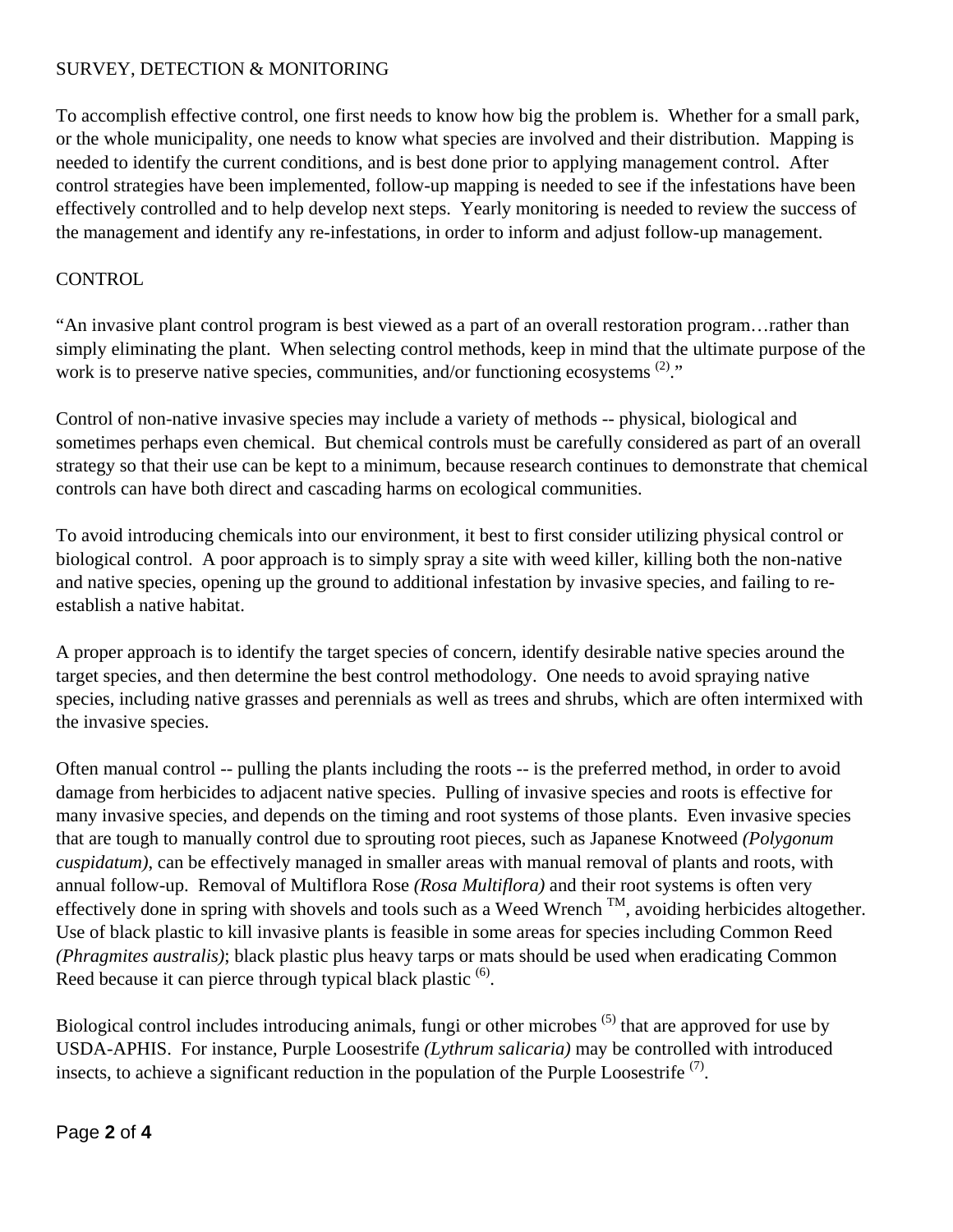If chemical control is used and is the only option, such as in control of larger infestations of Common Reed or Japanese Knotweed, it should to be done for the minimum amount of years necessary for controlling that species, not as a yearly program of application. The means of applying the chemical can also be adjusted to minimize the volume of use, the chance for hitting unintended areas, and for ensuring the most effective coverage to the right parts of the plant needed to ensure its demise. The chemical control needs to be followed by planting of native species that can help suppress re-infestation and restart natural succession to help produce a beneficial native habitat.

For some species, chemical control is not considered the most effective option. For example, Canada Thistle *(Cirsium arvense)* is best managed by repeated cutting and/or burning, correctly timed to deplete the root systems – the application of chemicals is not a preferred means to manage such a species of this kind<sup>(8)</sup>. This is an example of why knowing and researching the invasive species being managed is so very important – to ensure the right strategy is chosen.

Using chemicals such as those in the glyphosate-based Roundup family for simple weed control along paths or in paths is a poor shortcut to other more environmentally friendly methods such as hand-weeding. The money saved by avoiding the purchase of chemicals can be put towards other purposes.

# RESTORATION

Integral to the control of non-native invasive species is the restoration of landscapes to enhance native habitat. Thick stands of invasive species can prevent the natural establishment of native species, so once controlled, natural succession can be encouraged through the planting of native seeding and plantings.

Replanting should be similar to nearby native habitats, utilizing species based on local native plant communities. Specialists in restoration can provide advice on the most effective restoration plans.

For many people, planting is the fun part of the overall management effort, and the local community should be encouraged to be involved in planting efforts and for the ongoing monitoring and annual hand weeding control efforts that will help ensure long-term success of the project. Larger areas of plantings can be done with municipal staff and/or contractors. There is grant funding available, especially for native plants utilized in restoration projects.

The Delaware Riverkeeper Network has worked with the Township to seek funding for restoration of the West Wayne Preserve. While our joint efforts on this front have not yet yielded success, we are committed to continuing to work with the Township to accomplish our mutual restoration goals for the site which borders the Radnor Trail.

## EDUCATION AND TRAINING

Educating the public on the problems associated with non-native invasive species can help garner support for properly funded holistic control and restoration efforts. Education through brochures and online articles also can encourage people to avoid buying and planting invasive species – both those that are well known and those that are starting to look like they will create problems in the future. Talks open to the public on